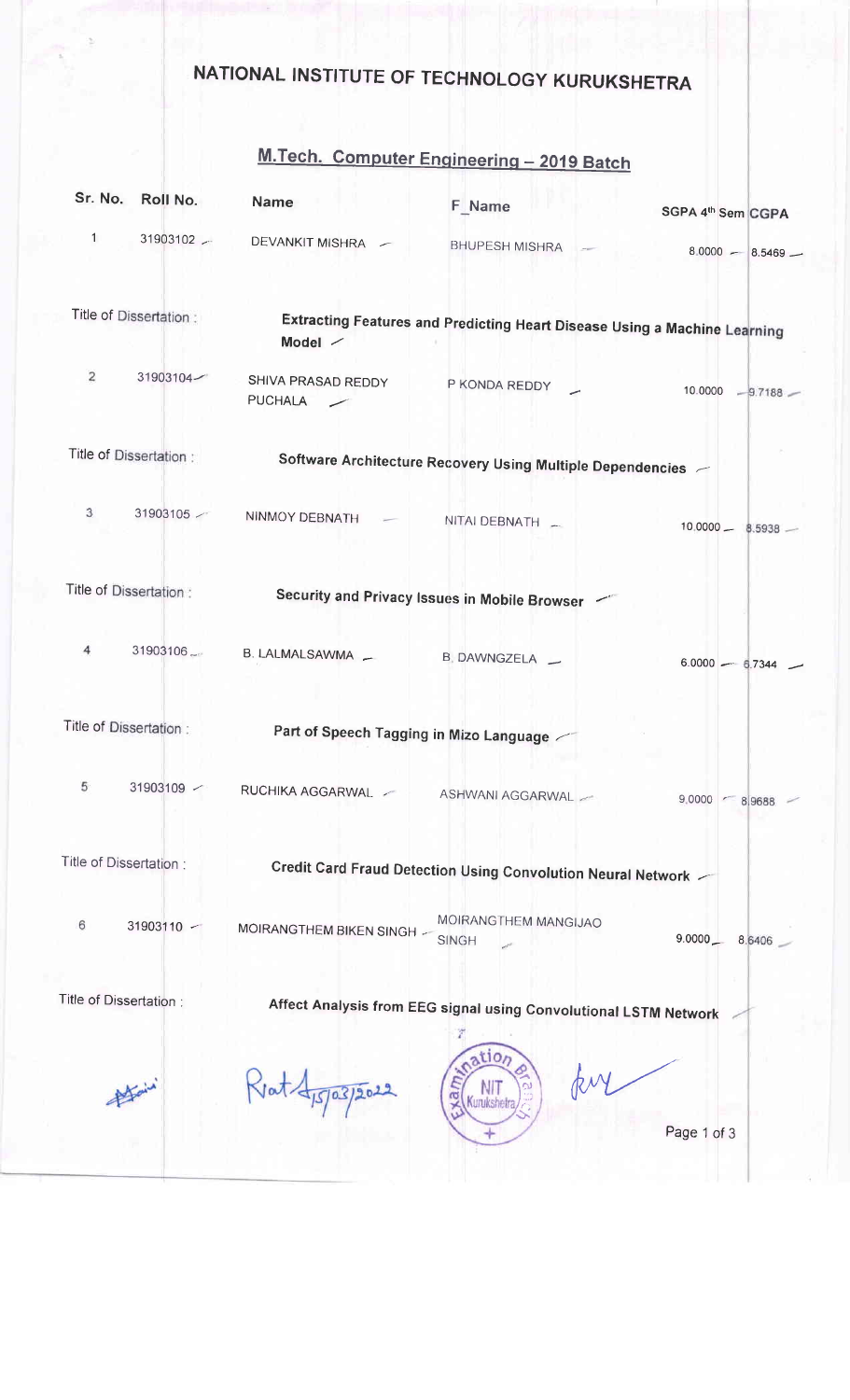## NATIONAL INSTITUTE OF TECHNOLOGY KURUKSHETRA

| Sr. No.                 | Roll No.               | <b>Name</b>                                                   | <b>F_Name</b>                                                           |                                             |  |  |
|-------------------------|------------------------|---------------------------------------------------------------|-------------------------------------------------------------------------|---------------------------------------------|--|--|
| $\overline{7}$          |                        | 31903113 / PRACHI SHARMA /                                    | SATISH                                                                  | SGPA 4th Sem CGPA<br>9.0000<br>$9.5156$ $-$ |  |  |
|                         | Title of Dissertation: | Hadoop Data Protection -                                      |                                                                         |                                             |  |  |
| 8                       |                        | 31903114 - PARUL KUKRETY - MAN MOHAN KUKRETY -                |                                                                         | $9.0000 - 9.2969$                           |  |  |
|                         | Title of Dissertation: |                                                               | Efficient Energy Consumption in Fog Computing Environment               |                                             |  |  |
| 9                       |                        |                                                               | 31903116 / NEHA VERMA / BIRENDRA KUMAR VERMA / 9.0000 8.5156 /          |                                             |  |  |
|                         |                        |                                                               |                                                                         |                                             |  |  |
| Title of Dissertation : |                        | An Adaptive Query-Based Framework For Data Valuation -        |                                                                         |                                             |  |  |
| 10                      |                        | 31903119 / VIPIN PANWAR                                       | SATISH KUMAR /                                                          | $9.0000 - 7.8281$                           |  |  |
|                         | Title of Dissertation: | Area Data -                                                   | Implementing Blockchain Encryption Security in Healthcare Wireless Body |                                             |  |  |
| 11                      | 31903120               | VAIBHAV VARDHAN JAIN __ JAYVARDHAN JAIN __                    |                                                                         | $6.0000 - 7.9844$                           |  |  |
|                         | Title of Dissertation: |                                                               | Anthracnose Disease Detection in Mango using Recurrent Neural Network   |                                             |  |  |
| 12                      |                        | 31903126 / VISHAL GABA /                                      | VIJAY KUMAR GABA -                                                      | $9.0000 - 8.7344 -$                         |  |  |
| Title of Dissertation:  |                        |                                                               | Sentiment Analysis and Popularity Prediction on Twitter                 |                                             |  |  |
| 13                      | 31903127               | ANSHUL KUMAR                                                  | RAVINDER KUMAR                                                          | 9.0000<br>$8,5313 -$                        |  |  |
| Title of Dissertation : |                        | Contextual Analysis of Psychological text using ECPC and BERT |                                                                         |                                             |  |  |
| 14                      | 31903130               | CHANDRADEEP KUMAR                                             | MAHENDRA PRASAD NIRALA                                                  | 10.0000<br>9.3438                           |  |  |
| Title of Dissertation : |                        | Efficient Hamming-Space Based Similarity Search Strategies    |                                                                         |                                             |  |  |
|                         |                        |                                                               | atio,<br>unikshet                                                       |                                             |  |  |
|                         |                        |                                                               |                                                                         | Page 2 of 3                                 |  |  |